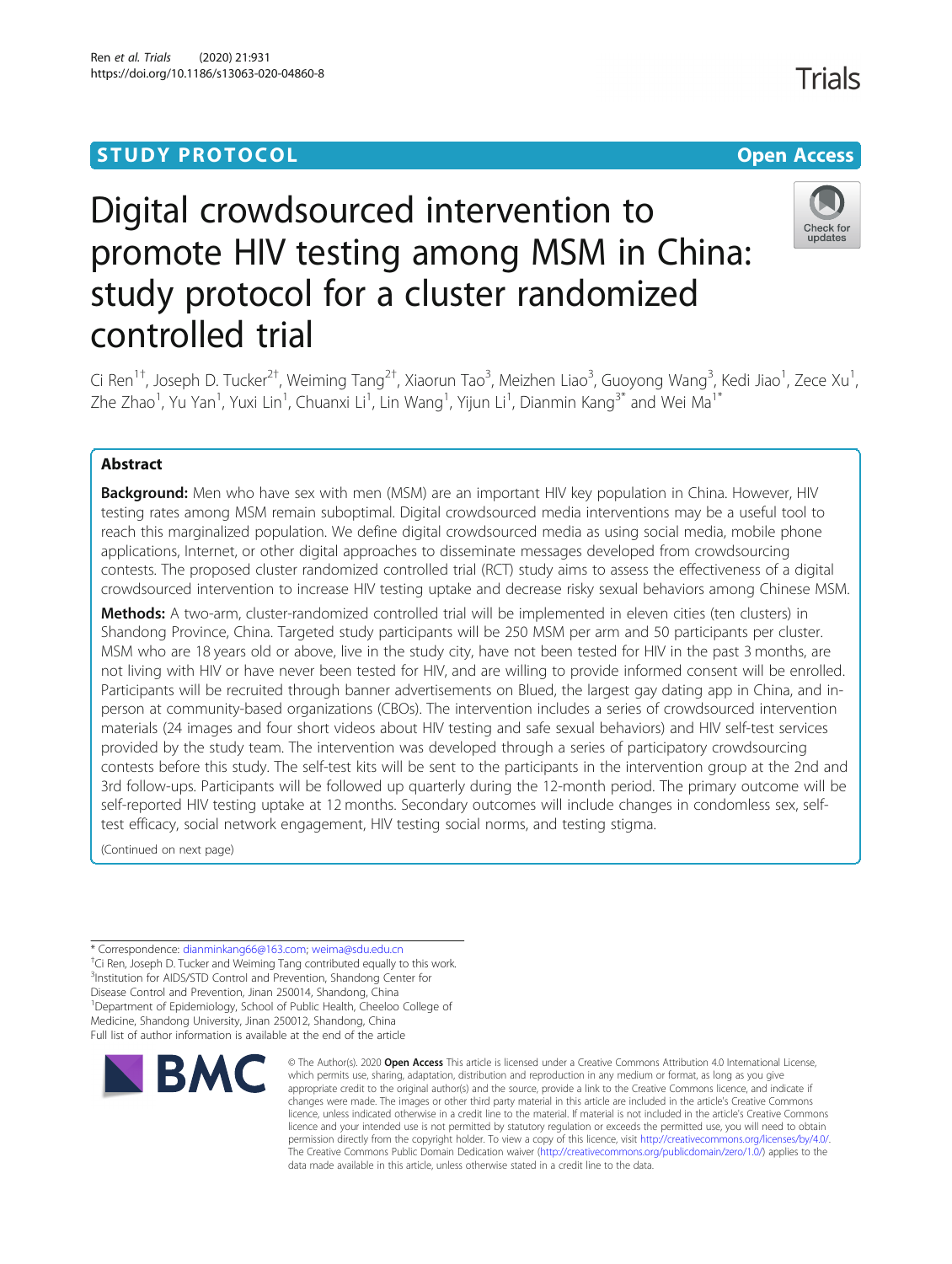# (Continued from previous page)

**Discussion:** Innovative approaches to HIV testing among marginalized population are urgently needed. Through this cluster randomized controlled trial, we will evaluate the effectiveness of a digital crowdsourced intervention, improving HIV testing uptake among MSM and providing a resource in related public health fields.

Trial registration: [ChiCTR1900024350.](http://www.chictr.org.cn/showproj.aspx?proj=36718) Registered on 6 July 2019.

Keywords: HIV testing, Men who have sex with men (MSM), Digital, Crowdsourced intervention, Clusterrandomized controlled trial, China

# Background

Chinese MSM still have a high burden of incident HIV infection, suggesting the need for enhanced HIV control strategies. As of October 2019, MSM accounted for 23.0% of newly reported HIV cases in China, increased from 14.7% of new HIV cases in 2011  $[1, 2]$  $[1, 2]$  $[1, 2]$  $[1, 2]$ . Although the Chinese clinical and public health systems have organized many free HIV testing programs, two systematic reviews show that the HIV testing rate among MSM in China remains low  $[3, 4]$  $[3, 4]$  $[3, 4]$  $[3, 4]$ . In order to improve the HIV testing rate and reach the first 90 target of the 90-90-90 UNAIDS goals [\[5\]](#page-7-0), innovative approaches are urgently needed. Digital crowdsourced media may be a useful tool. We define digital as social media, mobile phone applications, Internet, or other approaches that use digital connections.

Digital approaches have been used to promote HIV prevention, especially for key populations like MSM [[6](#page-7-0)– [9\]](#page-7-0). Digital approaches can reach remote participants, limit stigma, provide a platform for anonymity and privacy, and increase community engagement [[7,](#page-7-0) [9](#page-7-0)–[11](#page-7-0)]. Previous surveys suggested that digital interventions can promote HIV testing and safe sexual behaviors through providing information related to HIV, offering HIV testing services, collecting different creative ideas to design intervention and linking people to the community [[10](#page-7-0), [12\]](#page-7-0). In China, the Internet has become a major way to find gay partners among MSM [\[13](#page-7-0), [14](#page-8-0)]. A crosssectional survey of 61 cities in China showed that 73.5% of MSM had found recent sex partners online [\[15](#page-8-0)], providing a strong foundation for digital interventions. According to the data of MSM national sentinel surveillance in China, only 26.3% men had received an HIV test and know the results in the last year  $[16]$  $[16]$ . The high rates of Internet use and low HIV testing rate among MSM in China make digital approaches a useful tool in reaching high-risk populations and building low-cost HIV prevention interventions to promote HIV testing [\[17](#page-8-0), [18\]](#page-8-0).

Crowdsourcing provides an opportunity to develop HIV testing services tailored to meet local community needs while [\[19](#page-8-0), [20\]](#page-8-0). Crowdsourcing has a group of experts and non-experts working together to solve a common problem and sharing solutions with the public [[19](#page-8-0), [21\]](#page-8-0). Crowdsourcing may be useful in health research and has been used in cancer, malaria, and HIV research [[22](#page-8-0)–[25](#page-8-0)]. It has several advantages. First, crowdsourcing provides a platform for the people who have no formal training to make a contribute and enhance community engagement [[20,](#page-8-0) [26](#page-8-0)–[28](#page-8-0)]. Second, crowdsourcing approaches have been found effective in many trials [[24](#page-8-0), [29\]](#page-8-0). Third, crowdsourcing can help to access vulnerable groups that would otherwise be difficult to engage [[27](#page-8-0), [30\]](#page-8-0). As a result, crowdsourcing also represents a relatively low-cost method to collect information from a large number of people  $[20, 24, 28, 31]$  $[20, 24, 28, 31]$  $[20, 24, 28, 31]$  $[20, 24, 28, 31]$  $[20, 24, 28, 31]$  $[20, 24, 28, 31]$  $[20, 24, 28, 31]$  $[20, 24, 28, 31]$ . However, most crowdsourced interventions have been conducted in large cities with few in smaller cities and less developed areas [[29,](#page-8-0) [32](#page-8-0)]. Digital crowdsourced media may be a good way to promote HIV testing and healthy sexual behaviors in rural or remote regions.

This study proposal aims to describe the designing of the cluster RCT and to evaluate the efficacy of digital crowdsourced intervention to improve HIV testing uptake among MSM in China.

# Trial aims

The first aim of this trial is to improve HIV testing uptake among MSM in eleven target cities. The study will evaluate the effectiveness of a digital crowdsourced intervention compared to current HIV interventions organized by local centers for disease control and prevention (CDCs). We hypothesize that the digital crowdsourced intervention will be superior in improving HIV testing uptake. The second aim is to compare secondary outcomes (including condom use, social networking, HIV stigma, and others) between the digital crowdsourced intervention arm and the current HIV intervention. We hypothesize that the digital crowdsourced intervention will be superior in promoting safe sexual behaviors.

# Methods

# Design

As the intervention in our study will involve two levels the community level and the individual level, and MSM in the same city often communicate with each other, we adopt a cluster-randomized controlled trial with one intervention arm and one control arm (Fig. [1\)](#page-2-0). The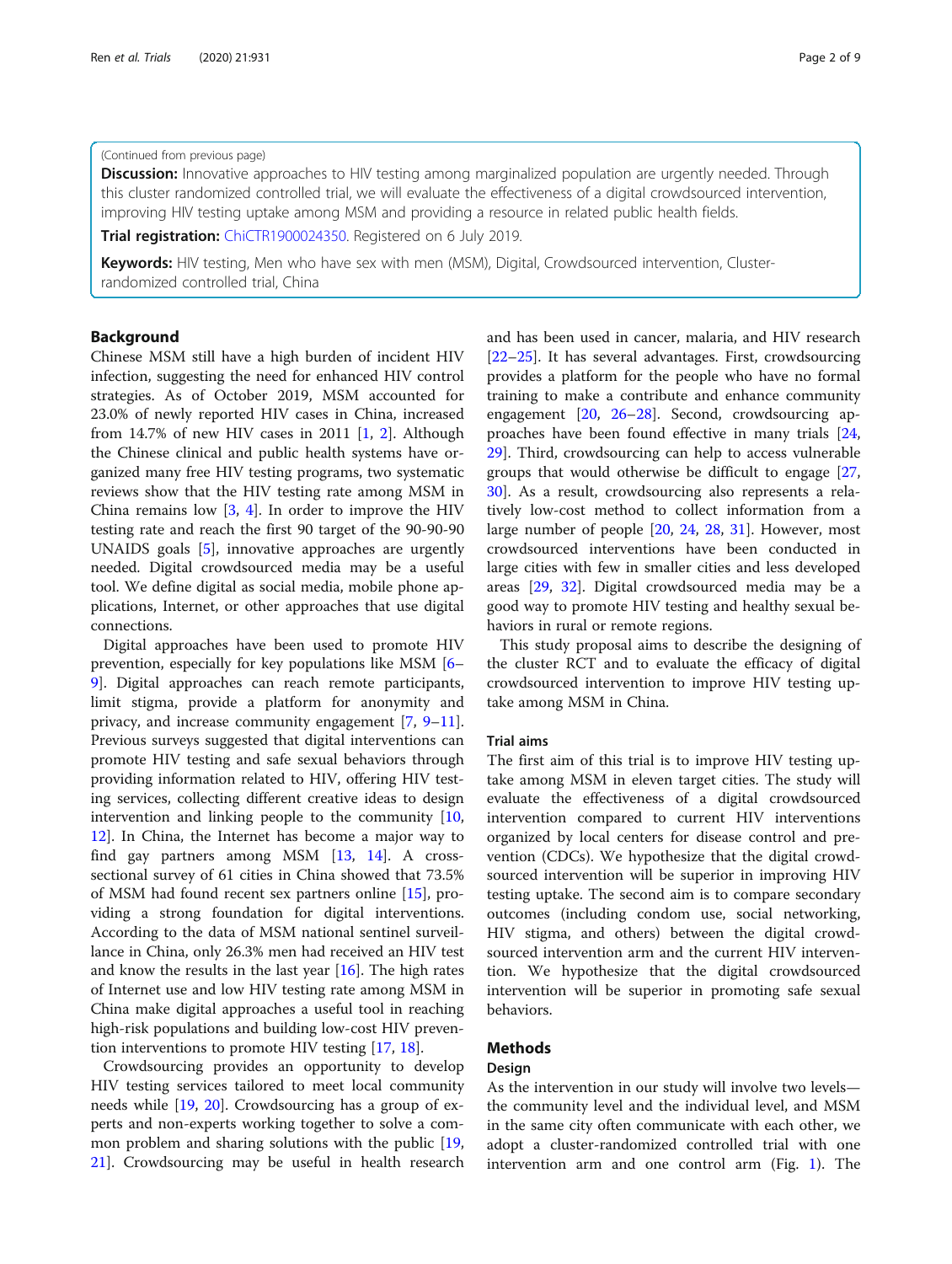<span id="page-2-0"></span>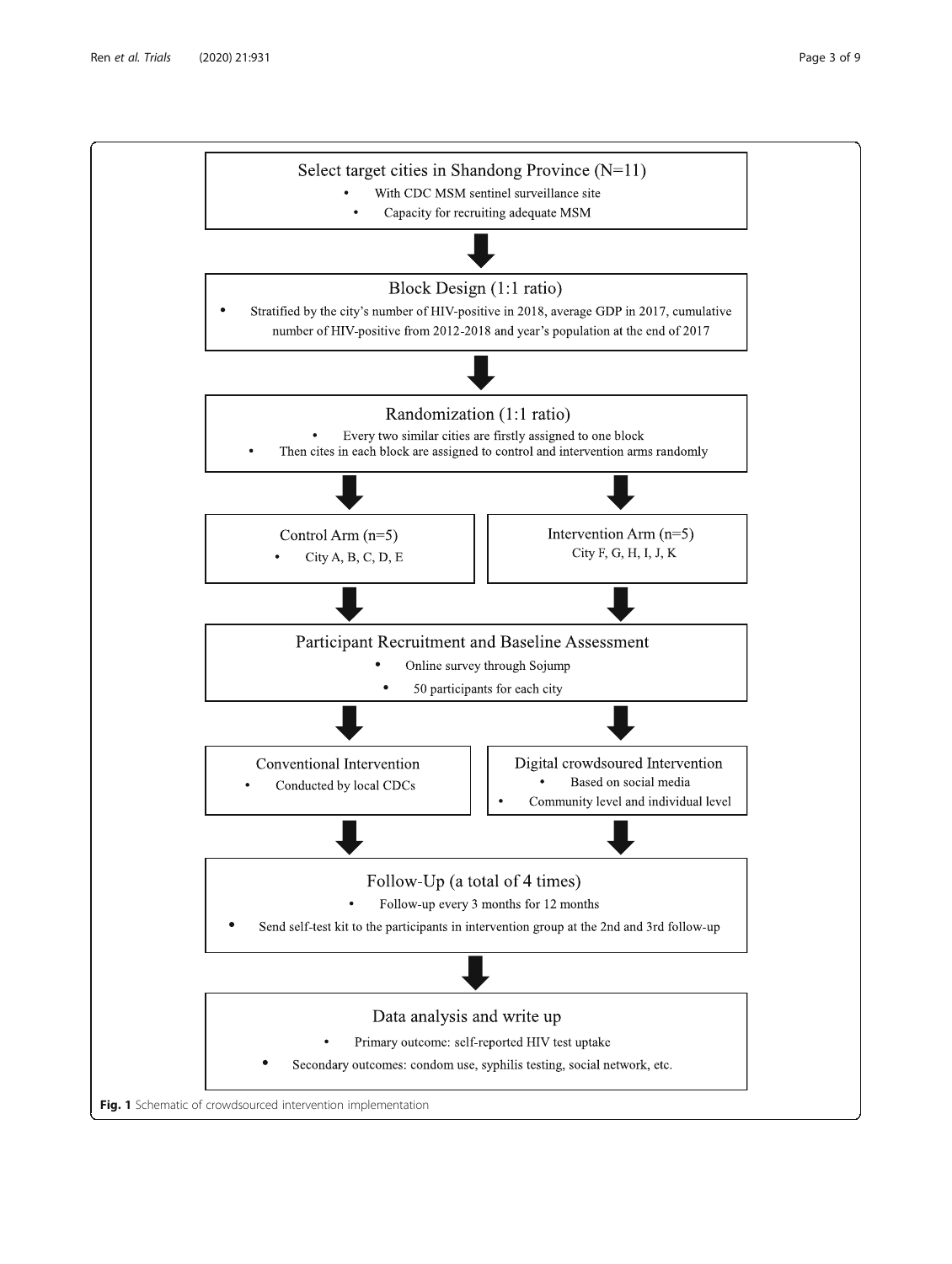<span id="page-3-0"></span>cluster unit will be the city. Surveys will be conducted at baseline and every 3 months thereafter (Fig. 2). A total of ten clusters, including City A, City B, City C, City D, City E, City F, City G, City H, City I, City J, and City K from Shandong Province, were chosen based on the following criteria: (1) CDC MSM sentinel surveillance sites and (2) capacity for recruiting sufficient MSM. City J and a nearby City K are in the same cluster because the number of estimated MSM in both cities is small.

# Randomization

We randomly assigned cities in each block (1:1) to either the intervention group or the control group with a block design, stratified by the city's number of people living with HIV in 2018, average GDP in 2017, cumulative number of HIV-positive from 2012 to 2018 and population at the end of 2017. We have a total of five blocks involving ten clusters: Block 1 consists of City A and City F; Block 2 consists of City B and City G; Block 3 consists of City C, City J, and City K; Block 4 consists of City D and City H; and Block 5 consists of City E and City I. Then, the ten clusters were randomized with five

(City A, City B, City C, City D, City E) in the intervention arm and five (City F, City G, City H, City I, City J, City K) in the control arm. Random numbers were generated using SAS 9.4 software. Cities in the intervention arm will implement the digital crowdsourced intervention while cities in the control arm will implement conventional interventions organized by local CDCs. Participants and data analysts will be blinded in this trial.

# Participants and eligibility criteria

Eligibility criteria for participants were as follows: (1) aged at least 18 years, (2) had anal sex with men in the past 1 year, (3) currently living and planning to live in the city for the next 12 months, (4) born biologically male, (5) agree to provide phone number (just for follow up), (6) willing to participate in the follow-up survey every 3 months, and (7) fully understand the facts about the trial with the informed consent. The informed consent form will be shown to the potential participants at the beginning of the online questionnaire. Only those who clicked the "agree" option may be included in the

|                                        | <b>STUDY PERIOD</b>  |                 |                     |                           |                     |                              |                 |
|----------------------------------------|----------------------|-----------------|---------------------|---------------------------|---------------------|------------------------------|-----------------|
|                                        | Enrolment            | Allocation      | Post-allocation     |                           |                     | Close-out                    |                 |
| <b>TIMEPOINT</b>                       | Aug-Jan<br>2019-2020 | Aug-Sep<br>2019 | Mar-<br>May<br>2020 | Jun-<br>Aug<br>2020       | Sep-<br>Nov<br>2020 | Dec-<br>Feb<br>2020-<br>2021 | Mar-Apr<br>2021 |
| <b>ENROLMENT:</b>                      |                      |                 |                     |                           |                     |                              |                 |
| <b>Online recruitment</b>              | X                    |                 |                     |                           |                     |                              |                 |
| <b>Eligibility screen</b>              | X                    |                 |                     |                           |                     |                              |                 |
| Informed consent                       | X                    |                 |                     |                           |                     |                              |                 |
| Allocation                             |                      | X               |                     |                           |                     |                              |                 |
| <b>INTERVENTIONS:</b>                  |                      |                 |                     |                           |                     |                              |                 |
| <b>Intervention</b>                    |                      |                 |                     |                           |                     |                              |                 |
| Control                                |                      |                 |                     |                           |                     |                              |                 |
| <b>ASSESSMENTS:</b>                    |                      |                 |                     |                           |                     |                              |                 |
| <b>Online survey</b>                   |                      |                 | $\mathsf{X}$        | $\mathsf{X}$              | $\mathsf{X}$        | $\sf X$                      |                 |
| <b>CDC Surveillance</b><br>survey      |                      |                 |                     | $\boldsymbol{\mathsf{X}}$ |                     |                              |                 |
| Fig. 2 SPIRIT figure of study timeline |                      |                 |                     |                           |                     |                              |                 |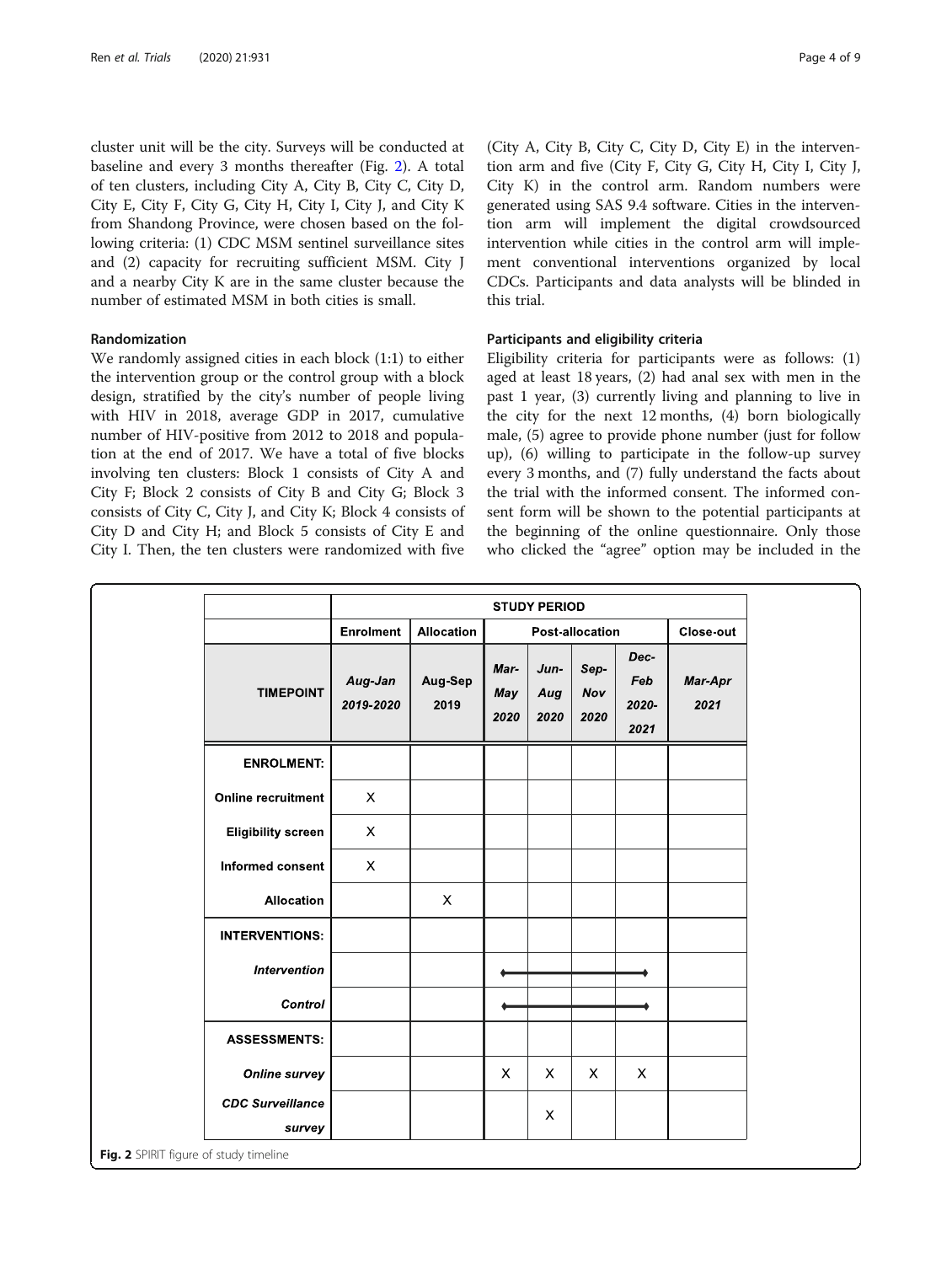study. Participants living with HIV will be invited to complete the baseline survey but will not be followed.

#### Study measures and recruitment

We have built an online questionnaire (see Additional file [1](#page-7-0)) using Sojump Survey Software. The questionnaire is divided into two parts. Part 1 includes the informed consent form and six items related to study eligibility. Part 2 includes the main items related to this trial. MSM who are determined eligible in the first part proceed to the second section. They will be required to add us as contacts on WeChat (the largest social mobile phone app in China) so that we can establish an online cohort. Participants who do not meet all requirements can scan the QR codes to get 0.14USD (1RMB) on WeChat as an inducement. MSM will be recruited through banner advertisements on Blued, the largest gay dating app in China. CBOs in each study city will also assist with recruitment. In addition to direct recruitment through digital approaches, eligible participants will be invited to refer no more than five friends from their social networks of MSM and can receive a 1.44USD (10RMB) per person as incentive if their friends meet the requirements of this trial. All participants who enroll in the trial will receive a 7.22USD (50RMB) incentive for baseline survey and 7.22USD (50RMB) for each followup. Surveys will be conducted at baseline and every 3 months thereafter. Those who complete all five surveys will have an opportunity to win an iPad mini.

All the information in the questionnaire is selfreported. The questionnaire used in MSM surveillance sites run by local CDCs in each city will include additional questions about sexual partners, social media engagement, HIV/syphilis testing, and HIV/syphilis test results (see Additional file [2](#page-7-0)). Cell phone numbers will be used to link CDC and online survey data sets so the self-report data can be triangulated with CDC surveillance data during the same period.

# Intervention

The intervention includes 24 images and 4 short videos about HIV testing and safe sexual behaviors. We will also send self-test kits to the participants in intervention group with their consent to evaluate the effectiveness of self-test kit in improving HIV testing rate at the 2nd and 3rd follow-ups. Images and videos were developed through a series of participatory crowdsourcing contests before this study. These included a sprint-like designathon that identified digital HIV self-testing as a priority [[33\]](#page-8-0) and an open call for images and videos [\[29\]](#page-8-0). The 24 images aim to address the importance of HIV testing to improve HIV testing uptake. The purpose of the 4 short videos of 50 s to 1 min in duration is to enhance the awareness of safe sexual behaviors like condom use

among MSM and encourage them to take regular HIV testing. The images and videos can be found in Additional file [3](#page-7-0). The intervention will be implemented at the individual level through "WeChat", and at community level through WeChat-group and WeChat-moments (a function on WeChat that people can share their life with friends).

The intervention will be implemented in five clusters (City F, City G, City H, City I, City J, City K) in the intervention arm. For individual-level intervention, the images will first be shown at the end of the baseline questionnaire, and then, we will send one image every 2 weeks and one video every 3 months to the participants via WeChat. We will also send self-test kits to the participants in the intervention group at the 2nd and 3rd follow-ups. As part of the community-level intervention, we will set up several WeChat groups in each city and invite 30–40 participants in each group. Messages about HIV testing and safe sexual behavior from authoritative facilities (hospital, CDCs, CBOs, etc.) will be distributed to these groups and WeChat-moments every 2 weeks. We will encourage members in these groups to talk about HIV through these private groups. We will invite volunteers from local CBOs to join the groups. Team members of this study will participate in discussion if the participants have any question. Participants in other five cities (City A, City B, City C, City D, City E) will receive routine intervention by local CDCs. All concomitant care is acceptable with no restrictions on what participants may seek.

# Follow-up

All participants will receive an online survey at baseline and follow-up surveys will be conducted every 3 months. Each man will participate in a total of five surveys. At the 2nd and 3rd follow-ups, we will send self-test kits to the participants in the intervention group to evaluate the effectiveness of self-test kit in improving HIV testing rate.

# **Outcomes**

The primary outcome of this study will be the uptake of self-reported HIV testing uptake after 12 months. We have set ten monitoring sentinels in the eleven cities so that the self-reported HIV testing rate can be triangulated with the rate from surveillance data during the same period. In addition, participants who receive the self-test kit are required to send their results to us on WeChat so that we can verify that the self-reported results are consistent with the self-test results. An increase of 20% in testing rate (assuming a proportion of HIV testing of 70% in intervention arm and 50% in control arm) was chosen as the superiority margin. This choice was based on the data of MSM sentinel surveillance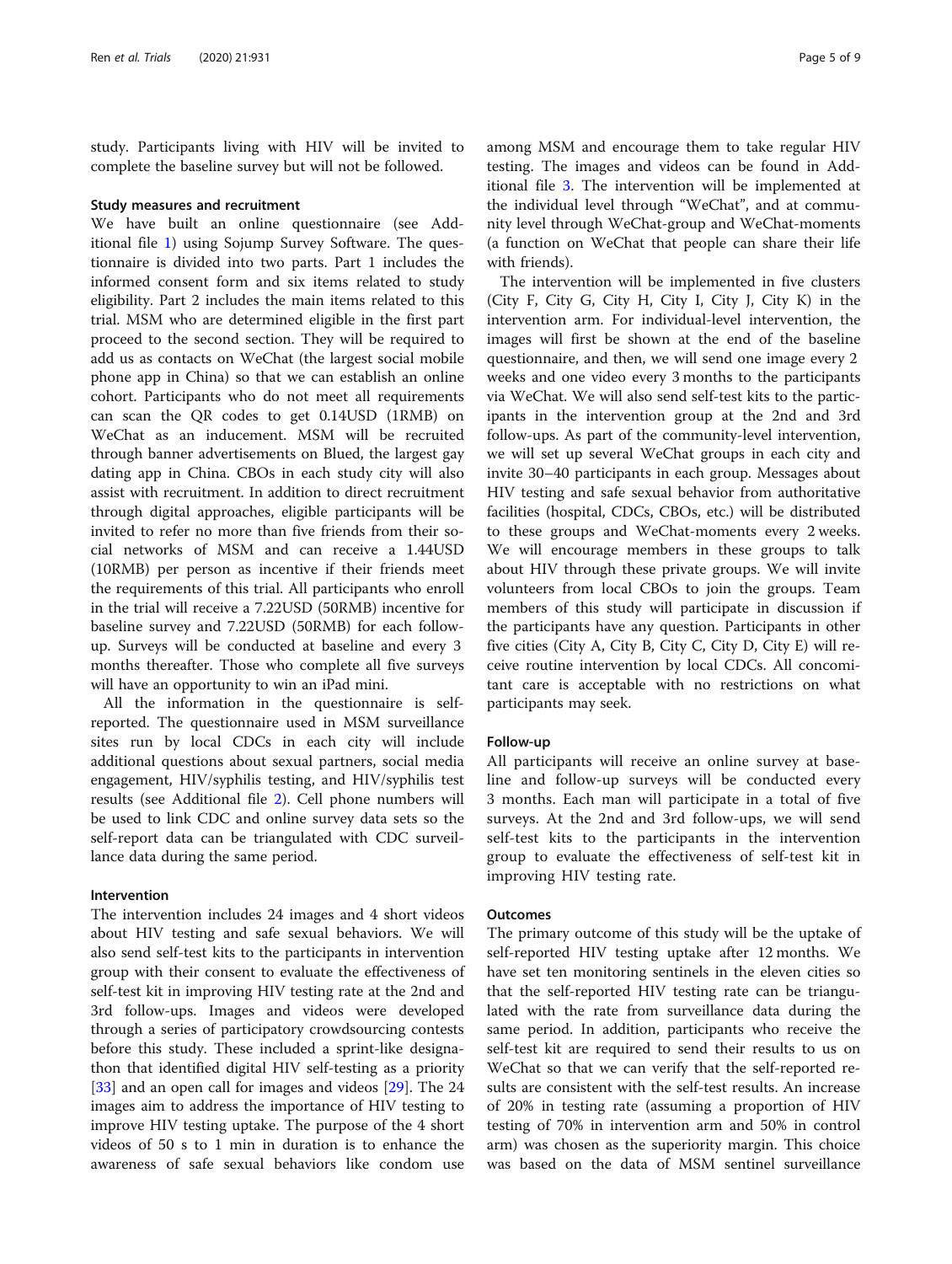collected by CDCs of Shandong Province in last 1 year. Secondary outcomes include condom use, syphilis testing, social network characteristics, and others (see Additional file [4](#page-7-0)).

# Sample size

A two-arm, cluster-randomized controlled trial will be used. The sample size was calculated based on the primary outcome. We assumed that a digital crowdsourced intervention will be superior to CDC routine intervention in promoting HIV testing rate among MSM who have not been tested in the past 3 months. Assuming the HIV testing rate is 70% in intervention cities and 50% in the control cities, a total of ten clusters (five in intervention group and five in control group), an intraclass correlation coefficient of 0.02 (usually between 0.01 to 0.03), two-sided  $\alpha$  = 0.05, power = 0.85, and the loss of follow-up is 30%, the total sample size is 500 men (50 for each cluster). The calculation was made using the software PASS 15.

# Timeline

This study will last 17 months. The first 5 months will be the baseline survey. Given the total population of MSM are small in some cities, we wanted to ensure sufficient time for participant recruitment. CDC surveillance surveys will also be conducted in participating cities. The following 12 months will be the intervention phase. The intervention will be implemented in City F, City G, City H, City I, City J, and City K following the cluster RCT design outlined in Fig[.2](#page-3-0). All the participants in the eleven cities will be surveyed at baseline and every 3 months thereafter. In the 17th month, the last followup survey will be implemented.

# Data collection and management

The Sojump Survey Software will be used for data collection and storage. In this study, we will collect information about socio-demographics, sexual behaviors, HIV and syphilis testing behaviors, social network characteristics, and psychological characteristics through an online questionnaire. The online tool and questionnaire were used in our original stepped wedge cluster randomized controlled trial [[29\]](#page-8-0). Socio-demographic characteristics include age, occupation, education level, annual income, marital status, sexual orientation, and sexual orientation disclosure. Behavioral variables consist of sex partners, frequency of sex, condom use, self-reported HIV testing (including both facility-based and selftesting), syphilis testing, and social networking. Psychological characteristics include HIV testing self-efficacy and HIV stigma.

To improve data quality, we have set up a verification mechanism. When a questionnaire has been completed, we will check it first. If it has only one logical error, we will verify with the participant. When there is more than one logical error in the questionnaire, the participant will no longer be included in the study. All questions in our online survey have been set as compulsory questions, which can improve data completeness.

Final survey data completed by all participants will be saved in a secure computer only used for saving data, discarding other privacy issues such as open network environments. Passwords and firewalls will also be used to protect the data.

An internal advisory committee composed of STI experts has been established. The committee will guide us in study design and data analysis and meet regularly to review and assess progress in data collection and research.

# Analysis

The socio-demographic characteristics will be analyzed using descriptive statistics. Comparison in baseline characteristics between the intervention and control arm will be conducted using a chi-squared test adjusted for clustering. The primary outcome of this trial will be the uptake of self-reported HIV testing rate after 12 months. Generalized linear mixed models (GLMM) will be used for the analysis. Intervention status and time will be considered fixed effects, while sites and individual participants with multiple measurements across the four follow-ups will be considered random effects.

The secondary outcomes will include a series of binary variables (continuous variables will be categorized into binary variables), such as number of sexual partners, frequency of anal sex, sex without condoms, frequency of HIV testing (including both facility-based and selftesting), awareness of syphilis status, social network engagement, and others. These will be analyzed similar with the primary outcomes. Furthermore, the interaction effect of intervention between individual level and community level will also be analyzed.

After the 2nd follow-up, we will conduct an interim analysis to evaluate the effectiveness of digital images and videos. After the 4th follow-up, we will also evaluate the effectiveness of digital media and self-test kit using data collected from the 3rd and 4th follow-ups.

The data cleaning, sorting, and analysis will be carried out by team members who do not participate in the randomization and city administration and do not know the treatment allocation. Data analysts were not allowed to modify or delete data. If an outcome is missing for < 15% of participants, analyses will use a complete-case approach. Otherwise, multiple imputation will be used. Participants who miss the follow-up will be included and assumed not achieve the primary and secondary outcomes during the missed follow-up period.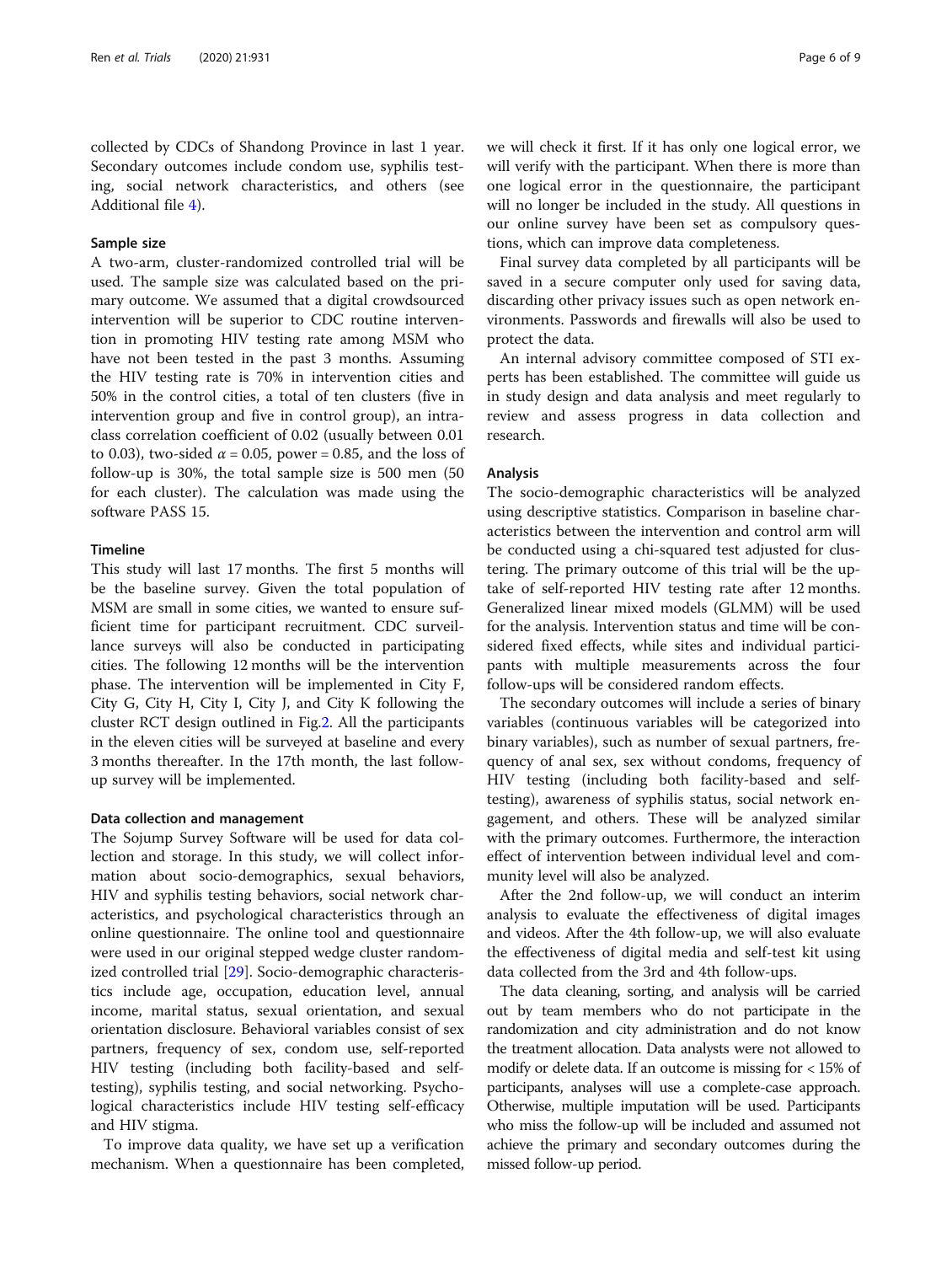We will also carry out a subgroup analysis based on age ( $>$  30 years old versus  $\leq$  30 years old) and way of HIV testing (facility-based versus self-testing).

In order to measure contamination, we will conduct per protocol sub analyses to measure whether our results have been affected by contamination.

Results of this study will be distributed to target cities and national stakeholders.

# Adverse events and others

We will capture potential unexpected adverse events via spontaneous self-report. We build one WeChat account for each city. Participants can contact us on WeChat so we can capture questions and potential unexpected adverse events. Additionally, some participants will be recruited through local CBOs. The respective CBO leaders can also help us to collect adverse events.

Adverse events will be fully and truly reported on a regular basis to the study PI.

If any modifications to the protocol are required at any point over the course of the trial, these changes will be communicated to relevant parties by email.

# **Discussion**

Digital crowdsourcing approach has the potential to reach marginalized populations who face multi-level barriers to care, lower the cost of intervention development, aggregate community wisdom, and spur innovation [[20](#page-8-0), [26,](#page-8-0) [29](#page-8-0), [31\]](#page-8-0). Several studies and reviews showed that the digital crowdsourcing can improve HIV services for MSM, promote HIV test uptake, and link men to care [[19,](#page-8-0) [24,](#page-8-0) [29\]](#page-8-0). It can be a powerful vehicle for increasing HIV testing uptake and making messages more feasible to implement among MSM. The effectiveness of digital crowdsourcing has been examined in few randomized controlled trials, suggesting the need for more rigorous evaluation. We believe that a large-scale, multi-site cluster RCT is needed to evaluate the effectiveness of digital crowdsourcing.

There are several limitations that should be considered in this study. First, digital approaches may not be able to reach people who do not use online tools frequently. The CBOs in eleven target cities will also assist with recruitment, which may alleviate this problem to some extent. Second, all the information will be self-reported, introducing the potential for bias. However, our online survey allows a high degree of anonymity, we will not collect personal information like name or address, and we will highlight privacy protection methods in the informed consent. In this way, these potential sources of bias may be reduced. Third, MSM will receive 50 RMB when they complete one online questionnaire. Part of them may deliberately falsify their answers in order to obtain the incentive. To reduce this bias, we have

established a strict review mechanism. When a questionnaire has been completed, we will check it first. If it has only one logical error, we will verify with the participant. When there is more than one logical error in the questionnaire, the participant will no longer be included in the study. Furthermore, we have an administrator for each city to ensure that recruitment and review work is done in an orderly manner. Triangulation with CDC surveillance site data can facilitate this validation. Fourth, participants from the intervention and control cities may potentially communicate with each other, which may cause study contamination. We will use WeChat and Sojump Survey Software to avoid contamination. Participants will not know the city assignment. Participants will be required to add us as contacts on WeChat so that we can establish an online cohort. WeChat is a closed social app, if you want to talk to someone on WeChat, you have to add him/her as contact first. We will build 10 WeChat accounts for the 10 cities so that participants from different cities cannot contact each other. The Sojump Survey Software was used to collect online questionnaire. In this software, participants will not receive any images or videos when they choose the control arm cites. Furthermore, if a participant did not choose the city he actually lives in, we can find his IP address through the Sojump Software. If his IP address is not consistent with his choice in the questionnaire, the participant will not be included in the study. Although the randomization of this trial is at city level, participants will not be aware of whether they are in the intervention group or the control group. Participants will also be asked whether they have seen the pictures or words which should only been sent to the intervention group in the last follow-up questionnaire.

We anticipate that this digital crowdsourcing intervention will increase HIV testing rate and promote safe sexual behaviors among MSM in China. The study outcomes will help to identify the effectiveness of the intervention. The intervention content can be accessed for free to the public. If successful, we hope that the health institutions will utilize this program as a resource and applied to the HIV prevention or to solve other health issues.

# Trial status

This protocol was registered in [chictr.org.cn](http://chictr.org.cn) with ID ChiCTR1900024350, identifier [http://www.chictr.org.cn/](http://www.chictr.org.cn/showproj.aspx?proj=36718) [showproj.aspx?proj=36718](http://www.chictr.org.cn/showproj.aspx?proj=36718). Protocol Version: 4.0, date: 27. March 2020. CONSORT Extension for Cluster Trials 2012 Statement was used to guide the writing of this protocol [[34\]](#page-8-0). Recruitment started on 6 August 2019 and finished on 25 January 2020. At the time of this draft, the recruitment has completed. The original study sites included eight cities. Because we found the progress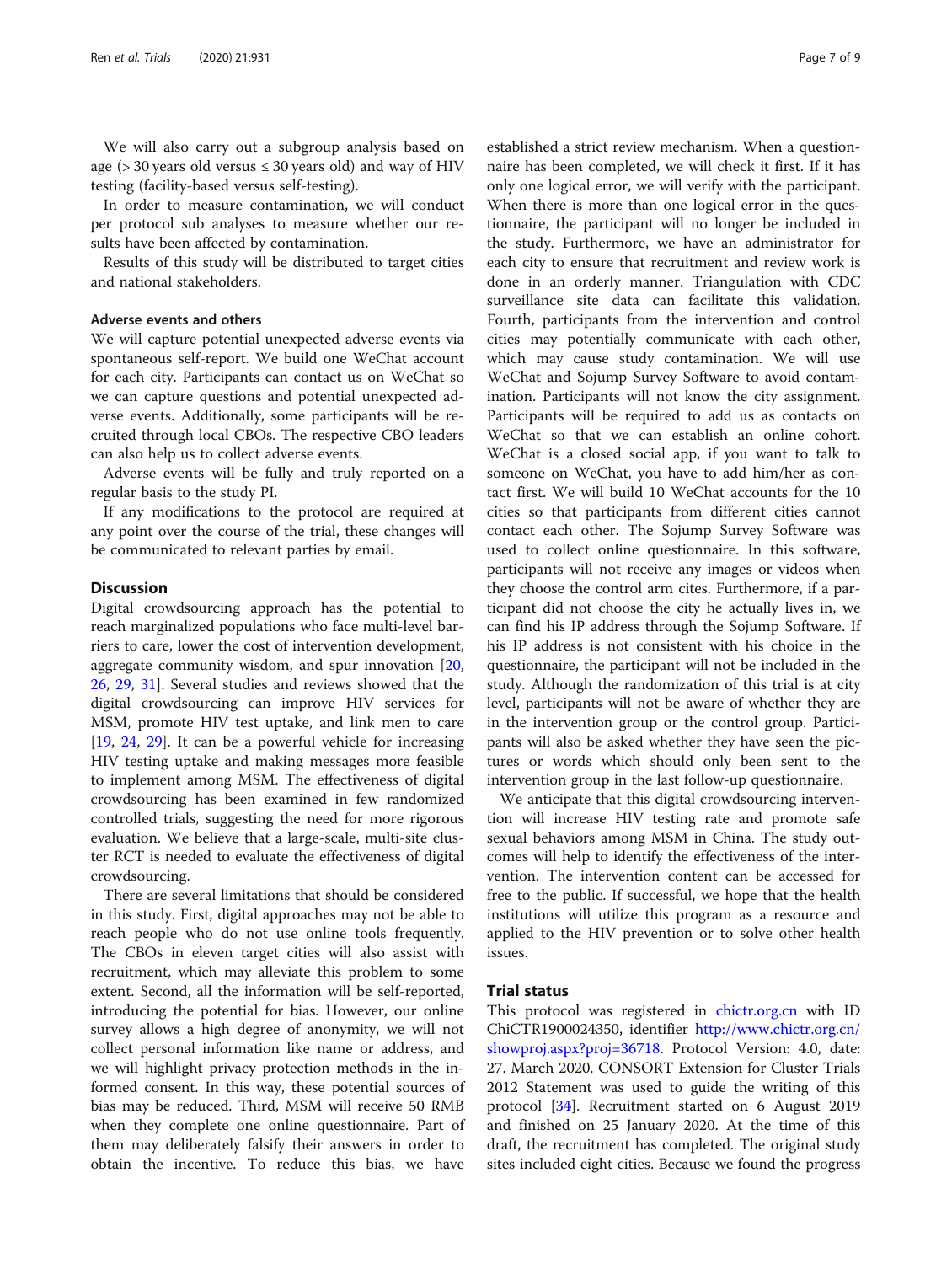<span id="page-7-0"></span>was slow in several cities during the recruitment, especially in the less developed areas, after waiting a reasonable amount of time and discussing with the advisory committee, we decided to add another three cities in our study. City E and City I are two independent cities which are assigned to one block according to the city's number of HIV-positive in 2018, average GDP in 2017, cumulative number of HIV-positive from 2012 to 2018, and year's population at the end of 2017. Random numbers were generated using SAS 9.4 software. Finally, City E was assigned to the control arm, City I was assigned to the intervention arm by randomization. City K is a city nearby City J; in this study, City J and City K are in the same cluster considering the number of estimated MSM in both cities is small. In other words, City J and City K were considered as one city in this trial. After adding three cities to the study, we have a total of ten clusters, five in the intervention group and five in the control group. After re-calculating sample size, the total sample size is 500 men (50 to each cluster).

### Supplementary information

The online version contains supplementary material available at [https://doi.](https://doi.org/10.1186/s13063-020-04860-8) [org/10.1186/s13063-020-04860-8.](https://doi.org/10.1186/s13063-020-04860-8)

Additional file 1. Online survey instrument (English version)

Additional file 2. CDC surveillance survey instrument

Additional file 3. Intervention materials

Additional file 4. Table for secondary outcomes

Additional file 5. SPIRIT 2013 Checklist: Recommended items to address in a clinical trial protocol and related documents

#### Abbreviations

AIDS: Acquired immune deficiency syndrome; CBO: Community-based organization; CDC: Chinese Center for Disease Control and Prevention; GLMM: Generalized linear mixed models; HIV: Human immunodeficiency virus; LMIC: Low-income and middle-income countries; MSM: Men who have sex with men; QR code: Quick response code; RCT: Randomized controlled trial; STI: Sexually transmitted infection; UNAIDS: The Joint United Nations Programme on HIV and AIDS

#### Acknowledgements

We would like to thank all study participants and staff members at Blued, local CBOs, and Shandong Center for Disease Control and Prevention who contributed.

#### Authors' contributions

WM, JT, WT, and CR conceived the study. DK, XT, ML, and GW participated in building the surveillance sentinel. ML, CR, KJ, ZX, ZZ, YL, CL, LW, YY, and YL participated in MSM recruitment. The manuscript was prepared by CR and was carefully revised and edited by WM, DK, JT, and WT. All authors read and approved the final manuscript. All decisions about authorship follow conventions established by the International Committee of Medical Journal Editors.

#### Funding

This work was supported by the National Key Research and Development Program of China (2017YFE0103800), National Institutes of Health (NIAID 1R01AI114310-01), NIMH (R34MH109359 and R34MH119963), and The National Nature Science Foundation of China (81903371). The listed funders had no role in any step of this study.

#### Availability of data and materials

Data is not applicable now. Materials can be found in Additional file 3. People who are interested in the data can contact us after the trial is completed.

#### Ethics approval and consent to participate

This protocol has been developed in accordance to the SPIRIT Checklist (see Additional file 5). Institutional Review Board (IRB) approval has been obtained from School of Public Health, Shandong University on 6 March 2019 (20190210). All participants will provide consent prior to taking part in the study.

#### Consent for publication

Not applicable.

#### Competing interests

The authors declare that they have no competing interests.

#### Author details

<sup>1</sup>Department of Epidemiology, School of Public Health, Cheeloo College of Medicine, Shandong University, Jinan 250012, Shandong, China. <sup>2</sup>University of North Carolina Chapel Hill Project-China, No. 2 Lujing Road, Guangzhou 510095, China. <sup>3</sup>Institution for AIDS/STD Control and Prevention, Shandong Center for Disease Control and Prevention, Jinan 250014, Shandong, China.

# Received: 11 May 2020 Accepted: 1 November 2020 Published online: 17 November 2020

#### References

- 1. The progress in AIDS prevention and control in China, 2019. National Health Commission of the People's Republic of China. [http://www.nhc.](http://www.nhc.gov.cn/jkj/s3586/201911/c2388ce70bdd404ea6dfcd886591784d.shtml) [gov.cn/jkj/s3586/201911/c2388ce70bdd404ea6dfcd886591784d.shtml.](http://www.nhc.gov.cn/jkj/s3586/201911/c2388ce70bdd404ea6dfcd886591784d.shtml) Accessed 7 Mar 2020.
- 2. National Center for AIDS/STD Control and Prevention, China CDC. Update on the AIDS/STD epidemic in China and main response in control and prevention in 2011. Chin J AIDS. 2012;18(02):64.
- 3. Chow E, Wilson DP, Zhang L. The rate of HIV testing is increasing among men who have sex with men in China. HIV Med. 2012;13(5):255–63.
- 4. Zou H, Hu N, Xin Q, Beck J. HIV testing among men who have sex with men in China: a systematic review and meta-analysis. AIDS Behav. 2012; 16(7):1717–28.
- 5. Joint UN Programme on HIV/AIDS (UNAIDS). 90–90–90—an ambitious treatment target to help end the AIDS epidemic. UNAIDS. 2014. [http://www.unaids.org/en/resources/documents/2017/90-90-90.](http://www.unaids.org/en/resources/documents/2017/90-90-90) Accessed 16 Dec 2019.
- 6. Garett R, Smith J, Young SD. A review of social media technologies across the global HIV care continuum. Curr Opin Psychol. 2016;9:56–66.
- 7. Taggart T, Grewe ME, Conserve DF, Gliwa C, Roman Isler M. Social media and HIV: a systematic review of uses of social media in HIV communication. J Med Internet Res. 2015;17(11):e248.
- 8. Schnall R, Travers J, Rojas M, Carballo-Dieguez A. eHealth interventions for HIV prevention in high-risk men who have sex with men: a systematic review. J Med Internet Res. 2014;16(5):e134.
- 9. Muessig KE, Nekkanti M, Bauermeister J, Bull S, Hightow-Weidman LB. A systematic review of recent smartphone, internet and web 2.0 interventions to address the HIV continuum of care. Curr HIV-AIDS Rep. 2015;12(1):173–90.
- 10. Tso LS, Tang W, Li H, Yan HY, Tucker JD. Social media interventions to prevent HIV: a review of interventions and methodological considerations. Curr Opin Psychol. 2016;9(4):6–10.
- 11. Tucker JD, Muessig KE, Cui R, Bien CH, Lo EJ, Lee R, et al. Organizational characteristics of HIV/syphilis testing services for men who have sex with men in South China: a social entrepreneurship analysis and implications for creating sustainable service models. BMC Infect Dis. 2014;14(1):601.
- 12. Cao B, Saha PT, Leuba SI, Lu H, Tang W, Wu D, et al. Recalling, sharing and participating in a social media intervention promoting HIV testing: a longitudinal analysis of HIV testing among MSM in China. AIDS Behav. 2019; 23(5):1240–9.
- 13. Guo Y, Li X, Fang X, Lin X, Song Y, Jiang S, et al. A comparison of four sampling methods among men having sex with men in China: implications for HIV/STD surveillance and prevention. AIDS Care. 2011a;23(11):1400–9.